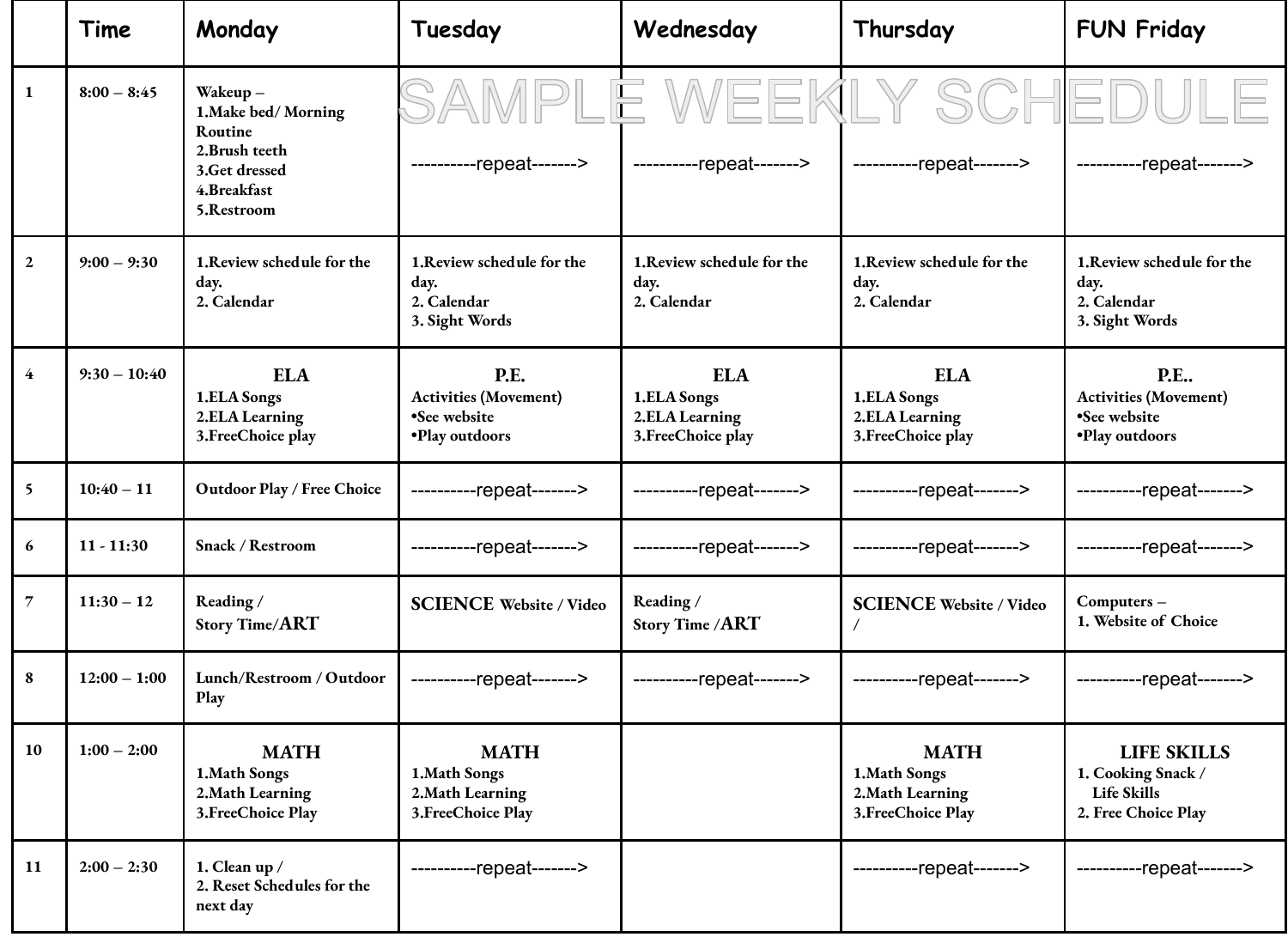### **Write Your Daily Schedule**

|                          | Time           | Monday | Tuesday | Wednesday | Thursday | FUN Friday |
|--------------------------|----------------|--------|---------|-----------|----------|------------|
| $\vert$ 1                | $8:00 - 8:45$  |        |         |           |          |            |
|                          |                |        |         |           |          |            |
| $\overline{\mathbf{2}}$  | $9:00 - 9:30$  |        |         |           |          |            |
| $4\phantom{.}$           | $9:30 - 10:40$ |        |         |           |          |            |
| $\overline{\phantom{a}}$ | $10:40 - 11$   |        |         |           |          |            |
| $\boldsymbol{6}$         | $11 - 11:30$   |        |         |           |          |            |
| $\overline{7}$           | $11:30 - 12$   |        |         |           |          |            |
| $\boldsymbol{8}$         | $12:00 - 1:00$ |        |         |           |          |            |
| ${\bf 10}$               | $1:00 - 2:00$  |        |         |           |          |            |
| <b>11</b>                | $2:00 - 2:30$  |        |         |           |          |            |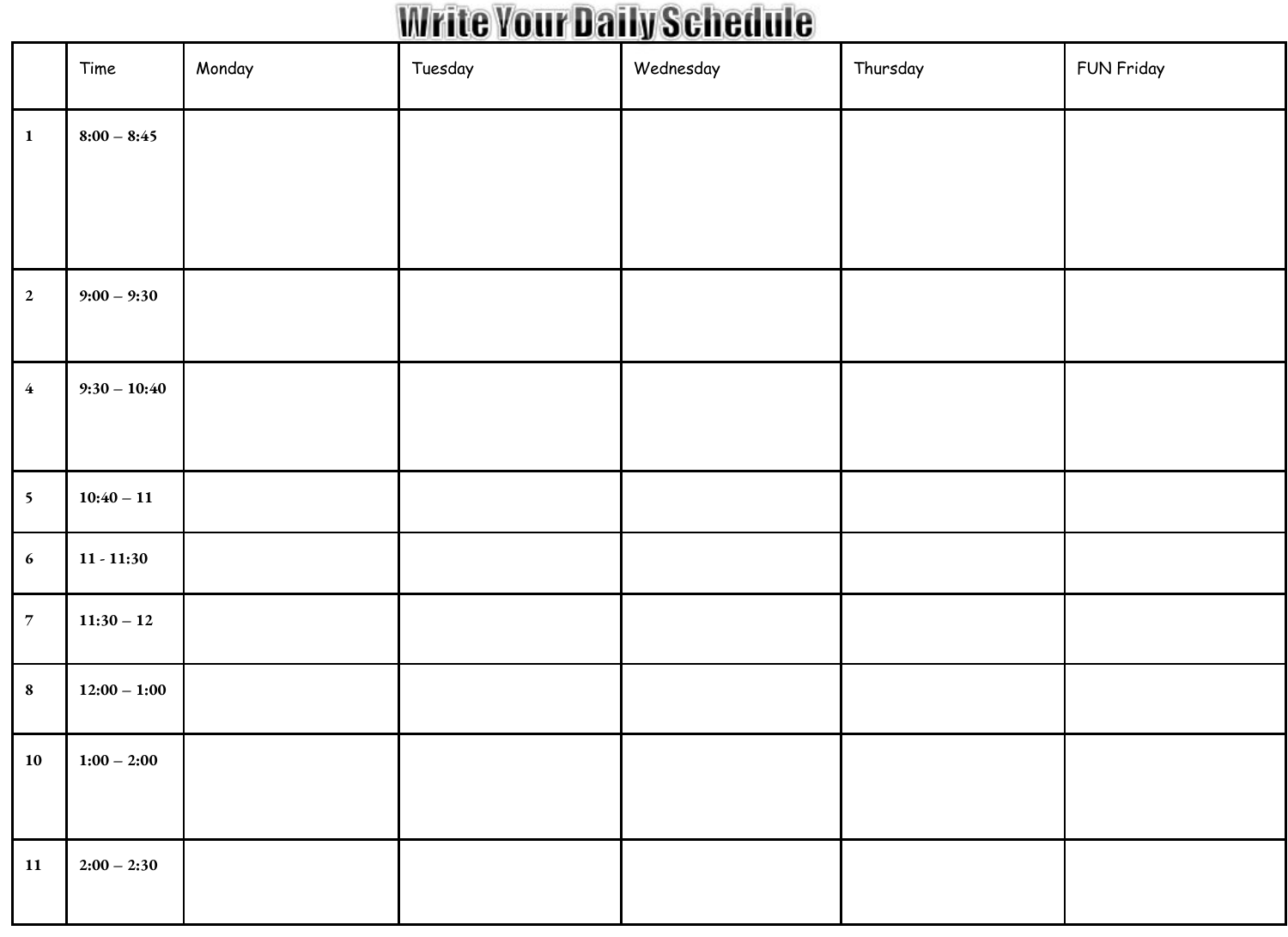## Calendar Morning Activities & Songs

#### You Tube Videos:

Days of the week (Pick 1)

- [Days of the week song singing walrus](https://youtu.be/mXMofxtDPUQ) <https://youtu.be/mXMofxtDPUQ>
- [Sunny Side Up Days of the week](https://youtu.be/IRnnLPjRn84) <https://youtu.be/IRnnLPjRn84>
- 7 Days of the week -<https://youtu.be/3tx0rvuXIRg>
- [Adams Family Days of the week](https://youtu.be/8GKmCQOy88Y) <https://youtu.be/8GKmCQOy88Y>
- [Days of the week Dr. Jean](https://youtu.be/-JsfKTNAL50) -<https://youtu.be/-JsfKTNAL50> Months of the year (Pick 1)
	- [Months of the year Scratch Garden](https://youtu.be/VwvFE0OEMtI) <https://youtu.be/VwvFE0OEMtI>
	- [The Months Chant](https://youtu.be/gtc4c1JlAEM)  <https://youtu.be/gtc4c1JlAEM>
- [12 months in a year song](https://youtu.be/JABPMyXTZcs)  <https://youtu.be/JABPMyXTZcs>

#### Websites:

#### [•www.Starfall.com](https://www.starfall.com/h/holiday/calendar/?sn=main)

#### Activities:

- 1.Practice naming Months of the year
- 2.Practice counting months of the year
- 3.Practice naming days of the week forward and backwards
- 4.Practice finding yesterday, today, and tomorrow.
- 5.Update the date on Calendar / Practice counting dates
- 6.Write Date in number form: 3/30/2020 or 3-30-2020
- 7.Write the day, and date in word form.
	- 1. Day, 2. Month 3. Date, 4. Year Ex: Monday, March 30, 2020

#### You Tube Videos:

- Good morning Matt https://youtu.be/U9Q7Y3t4m3q
- Morning Routine by Matt <https://youtu.be/eUXkj6j6Ezw>
- A Beautiful Day <https://youtu.be/cswroZoOjv8>

●

#### Websites:

[www.starfall.com](http://www.starfall.com)

#### Activities:

- Greet others around the house.
- Talk to a partner about your favorite activity from yesterday
- What are you looking forward to today? (or Friday)

## Art

**● Mo Willems Daily Doodle [https://www.youtube.com/playlist?lis](https://www.youtube.com/playlist?list=PL14hRqd0PELGbKihHuTqx_pbvCLqGbOkF) [t=PL14hRqd0PELGbKihHuTqx\\_pbvCLq](https://www.youtube.com/playlist?list=PL14hRqd0PELGbKihHuTqx_pbvCLqGbOkF) [GbOkF](https://www.youtube.com/playlist?list=PL14hRqd0PELGbKihHuTqx_pbvCLqGbOkF)**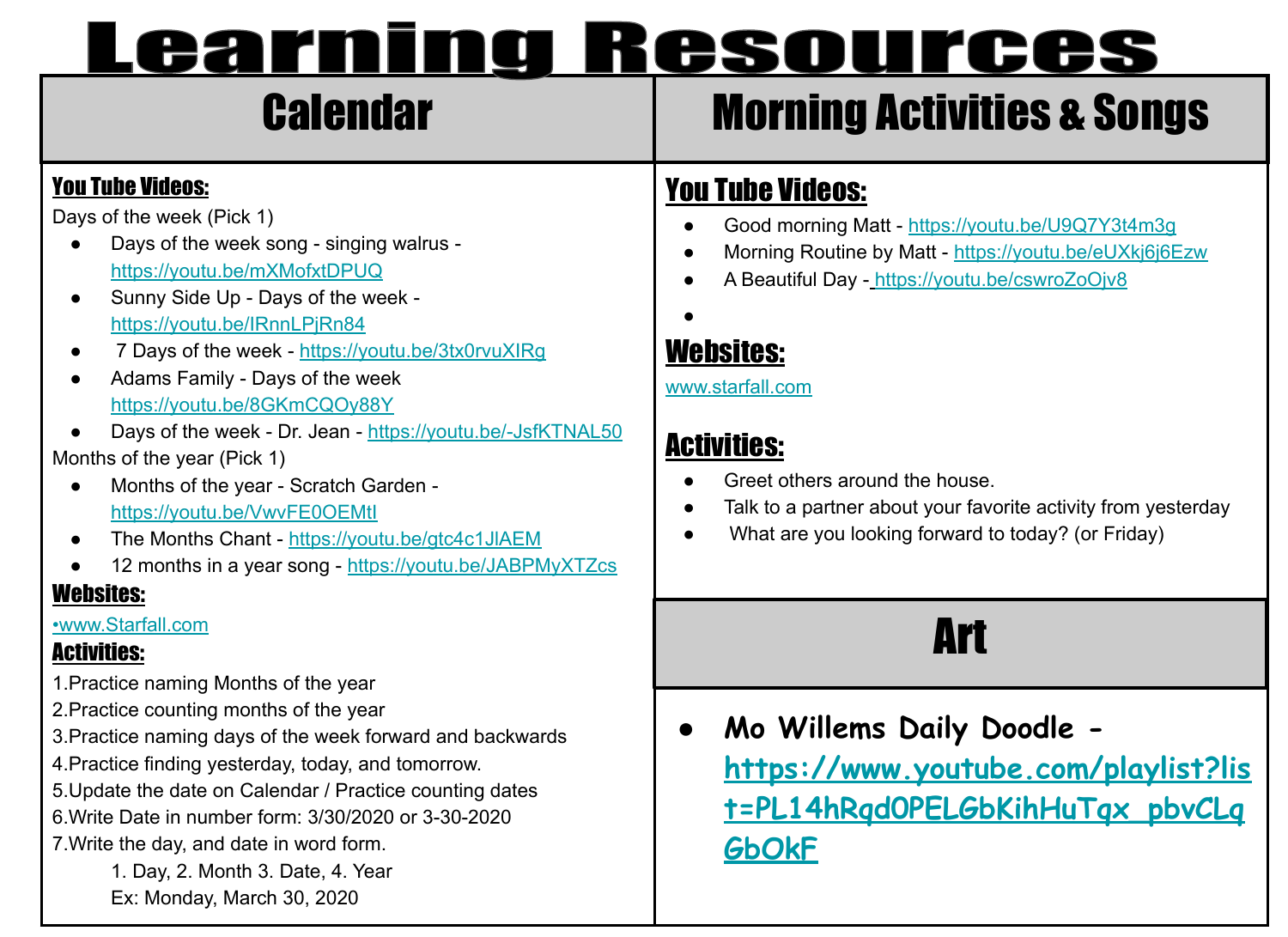# **ELA Learning**

# Reading Writing

### You Tube Videos:

•Meet The Sight Words

•Pre Primer Sight Words - <https://youtu.be/ljkgdzid6Hc>

•<https://youtu.be/iTF4kxmYEl4>

•<https://youtu.be/VDsOrFXCbK4>

•Primer Sight Words - <https://youtu.be/UOSpMOAvGLE>

•Alphabet songs - <https://youtu.be/KGZFmW3uPJE>

•Digraphs - [https://youtu.be/NK8\\_Tvu6bJk](https://youtu.be/NK8_Tvu6bJk)

•Consonant blends - <https://youtu.be/tvAHnCI--JU>

•Vowel blends – [https://youtu.be/k-n\\_LHGseNk](https://youtu.be/k-n_LHGseNk)

•Silent e - <https://youtu.be/mnanlcyRuuI>

### Websites:

•Squiggle Park – play.prodigygame.com

•Storyline – [www.storylineonline.net/](http://www.storylineonline.net/)

•EPIC – [www.getepic.com](http://www.getepic.com/)

•ABCYA [–](http://www.abcya.com/) [www.abcya.com](http://www.abcya.com)

\*Kids Time Magazine - <https://www.timeforkids.com/>

### Activities:

•Listen to a sight words song \*Practice reading sight word lists •Read Sentences from Reading Packets •Read a story from the EPIC Website

#### Story Time:

[www.getepic.com](http://www.getepic.com/)

#### You Tube Videos:

- The sentence song - [https://youtu.be/0Wrv\\_ZviMEc](https://youtu.be/0Wrv_ZviMEc)
- Upper Case Letter -<https://youtu.be/MwUjGtdTxVo>
- Parts of a sentence <https://youtu.be/Qh7hCqyfaPs>
- Writing <https://youtu.be/l2uZtha2R0I>
- ●

#### Websites:

- •Typing club [www.typingclub.com](http://www.typingclub.com/) Activities:
	- Practice writing Alphabet and vocabulary words
	- Practice writing your weekly list of sight words. Write each word 3 times spell each word out loud as you write.
	- Practice writing 3 sentences using 1 noun, 1 sight word, and 1 adjective.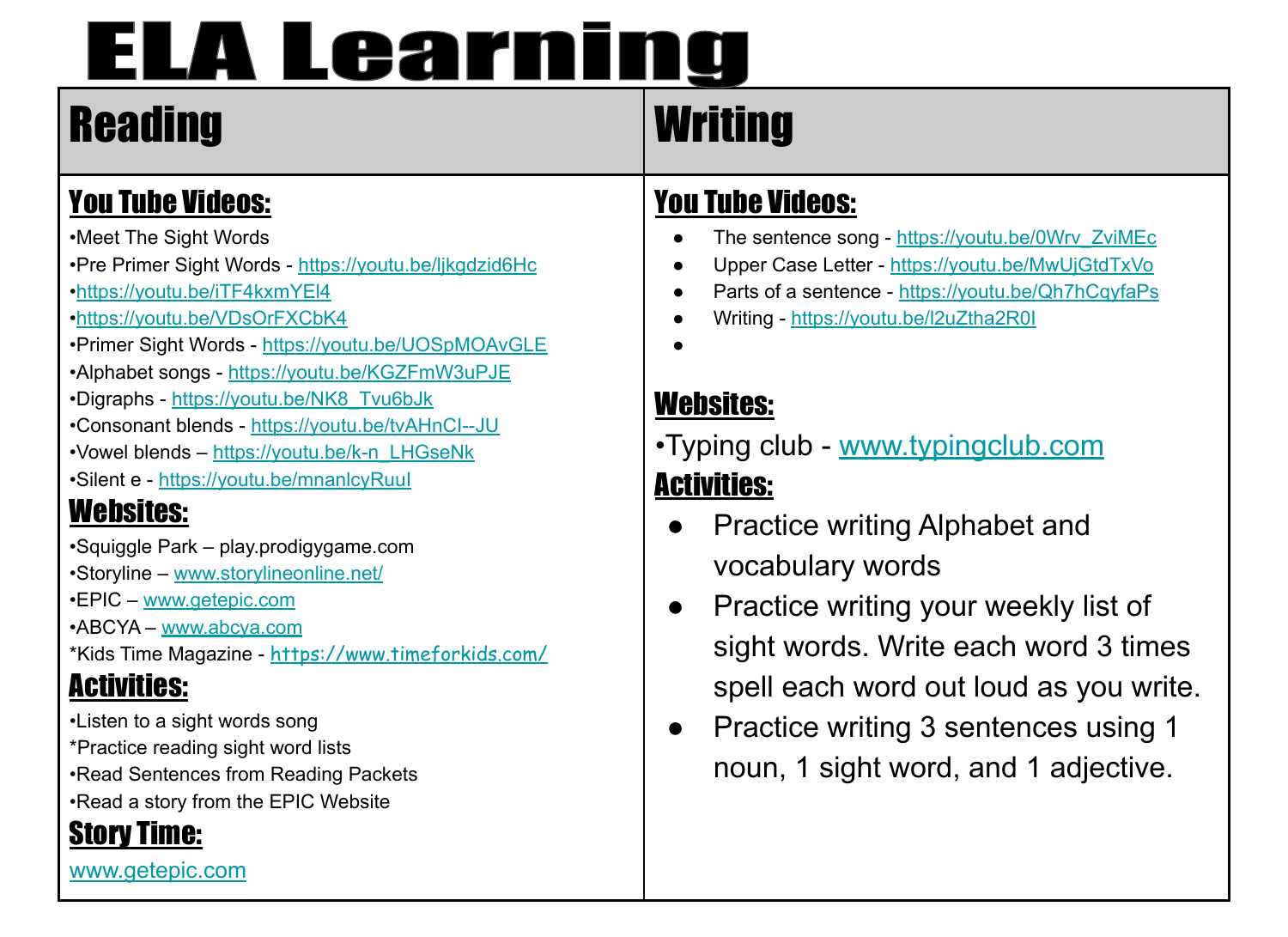#### You Tube Videos:

- Time <https://youtu.be/tEmg914-9xY>
- Telling time -<https://youtu.be/EIxaxnageTo>
- Meet the math facts [https://youtu.be/8cR\\_1Qi-tP4](https://youtu.be/8cR_1Qi-tP4)
- Multiply by 2 -<https://youtu.be/iiR8hqJeQsw>
- Multiplication <https://youtu.be/dPksJHBZs4Q>
- Multidigit multiplication -<https://youtu.be/9dYXfZZsbzc>
- Division -<https://youtu.be/J0lsX2d7y08>
- Count by 2 - [https://youtu.be/6RHvIUry\\_uc](https://youtu.be/6RHvIUry_uc)

#### ●

#### Websites:

•Prodigy – play.prodigygame.com •Khan Academy – [www.khanacademy.org](http://www.khanacademy.org/) •ABCYA - [www.abcya.com](http://www.abcya.com/)

#### Activities:

- Listen to a math song
- Complete 1 page from Math Packet

## Math Science

#### You Tube Videos:

- Gorillas <https://youtu.be/rHhSCO5-3Pg>
- Needs of a plant <https://youtu.be/dUBIQ1fTRzI>
- Living things -<https://youtu.be/tzN299RpJHA>
- Water cycle <https://youtu.be/TWb4KlM2vts>
- Plant and animal cells -<https://youtu.be/ApvxVtBJxd0>

#### Websites:

●

•Mystery Doug – [www.mysterydoug.com](http://www.mysterydoug.com/)

•National Geographic – <https://kids.nationalgeographic.com/>

#### Activities:

- Watch 1 science video and talk about it with a partner or friend using these questions:
- 1. What was something interesting that you saw? -something interesting that I saw was…..
- 2. What did you like about the video? -I liked…..
- 3. How did the video make you feel and why? -The video made me feel……

-because…..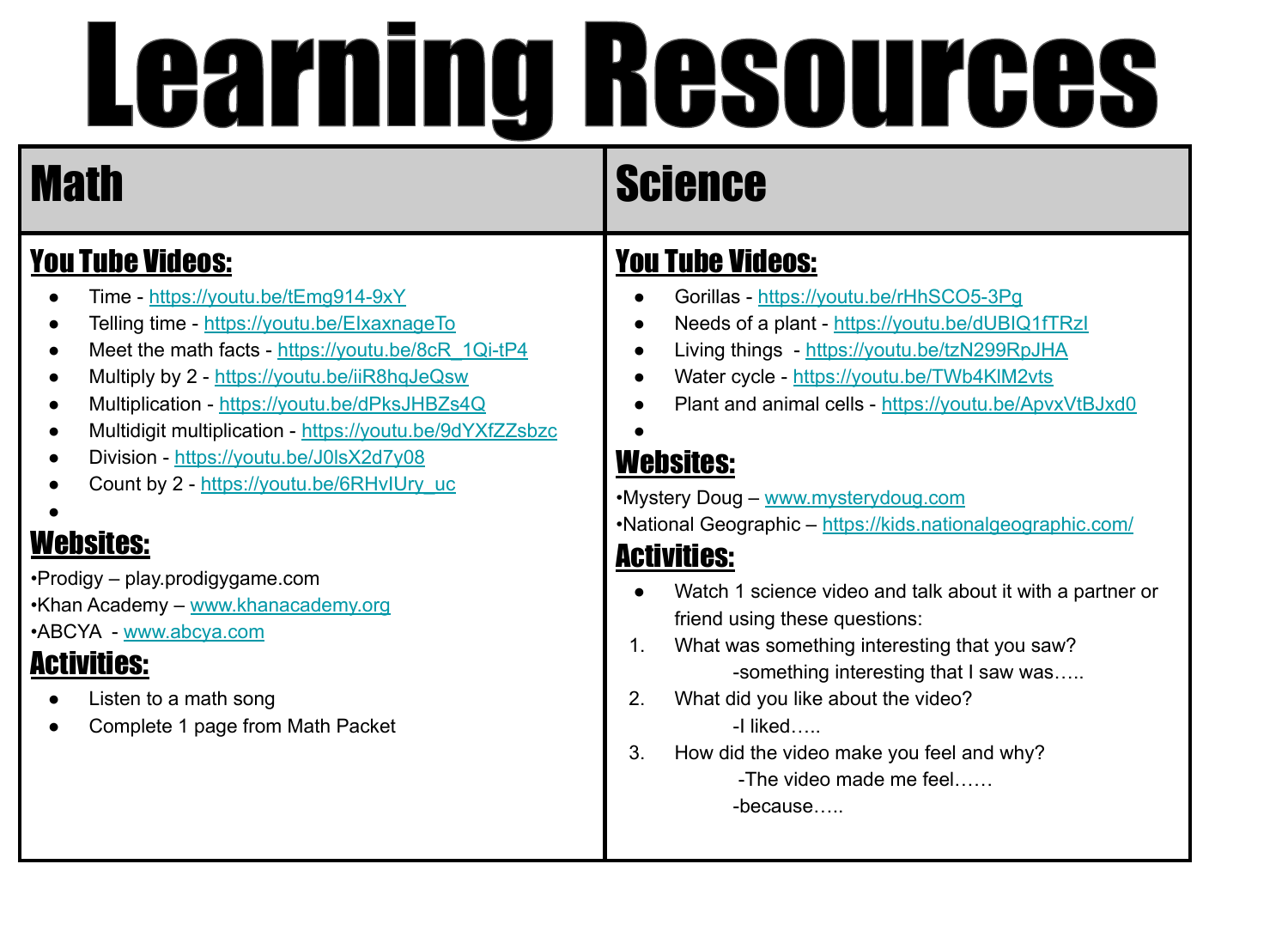| <b>History</b>                                                  | <b>Physical Education</b>                                                                                                                                          |
|-----------------------------------------------------------------|--------------------------------------------------------------------------------------------------------------------------------------------------------------------|
| <b>Website:</b><br>History for kids -<br>www.historyforkids.net | <b>You Tube Videos:</b><br>The learning station movement songs<br>Jack Hartmann movement songs<br>$\bullet$<br>Go noodle movement songs                            |
|                                                                 | <b>Website:</b><br>https://sites.google.com/a/busd.k12.ca<br>$\bullet$<br>us/pe-at-home-elementary/pe-at-hom<br>e-elementary?previewAsViewer=1<br>www.gonoodle.com |